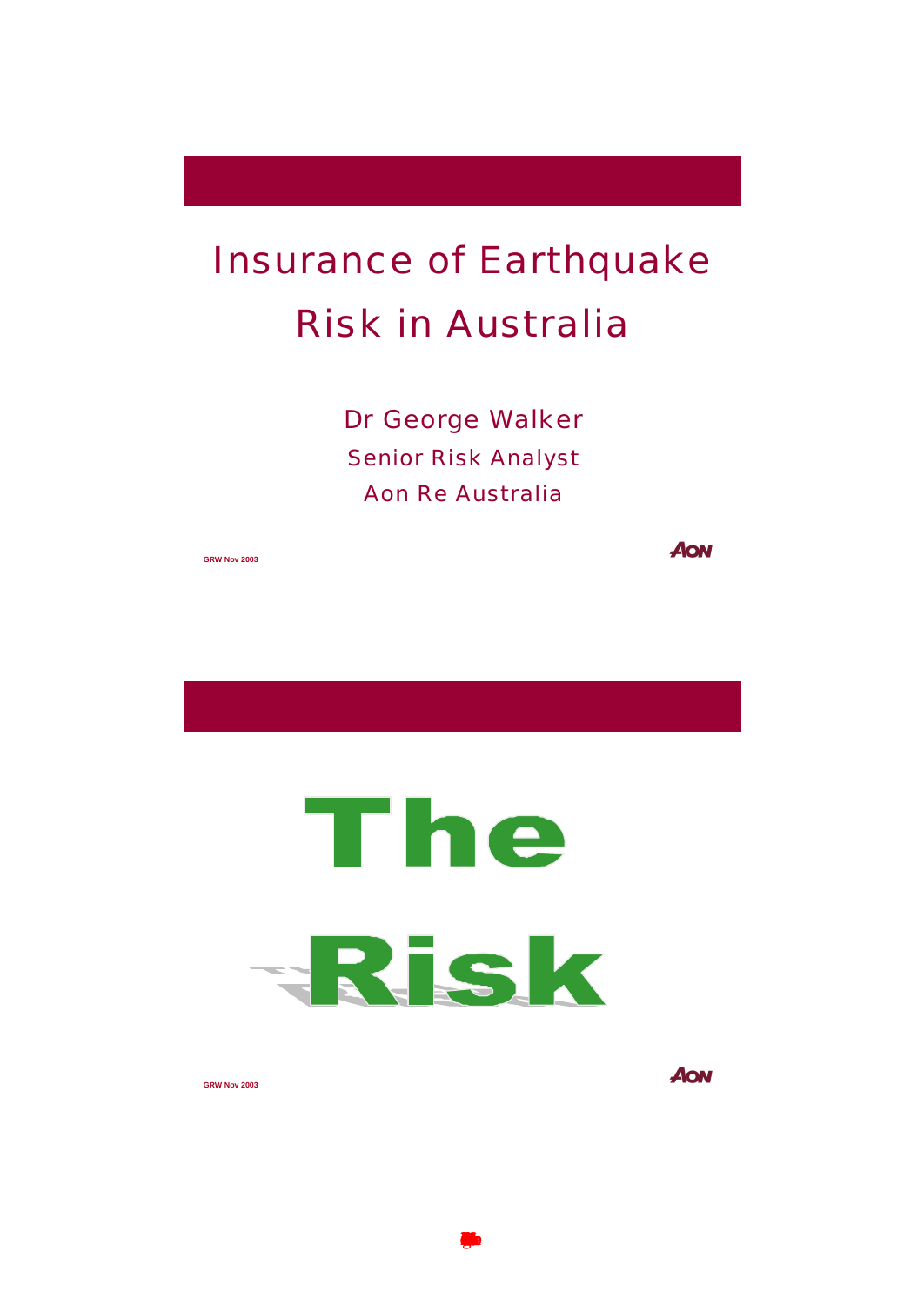#### **Australian Perils Property Insurance Loss Risk**



# **Australian Perils Property Insurance Loss Risk**

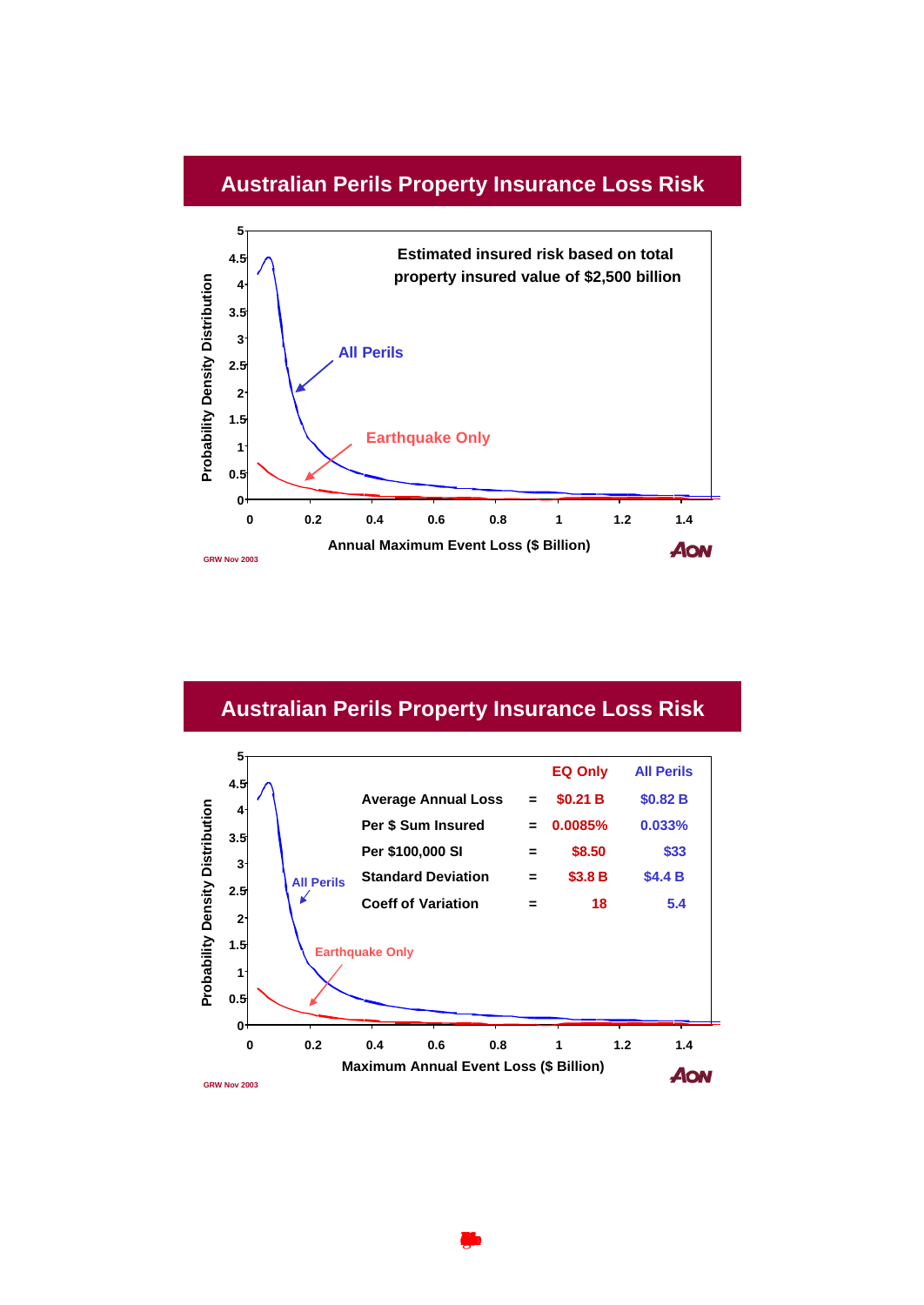

| <b>Cost of Risk - ie Premiums</b>            |               |                   |
|----------------------------------------------|---------------|-------------------|
|                                              | EQ Only       | <b>All Perils</b> |
| Assume reinsure \$0.2 billion - \$14 billion |               |                   |
| <b>Estimated reinsurance cost</b>            | \$400 million | \$750 million     |
| Cost of providing layer $0 - $0.2$ billion   | \$10 million  | \$300 million     |
| Total charge to consumers                    | \$410 million | \$1050 million    |
| Price per \$ sum insured                     | 0.0185%       | 0.042%            |
| Average premium per \$100,000 sum insured    | \$16.50       | \$42              |
|                                              |               |                   |
| Cf Average risk per \$100,000 sum insured)   | \$8.50        | \$33              |
| <b>Increase</b>                              | \$8           | \$9               |
| <b>GRW Nov 2003</b>                          |               |                   |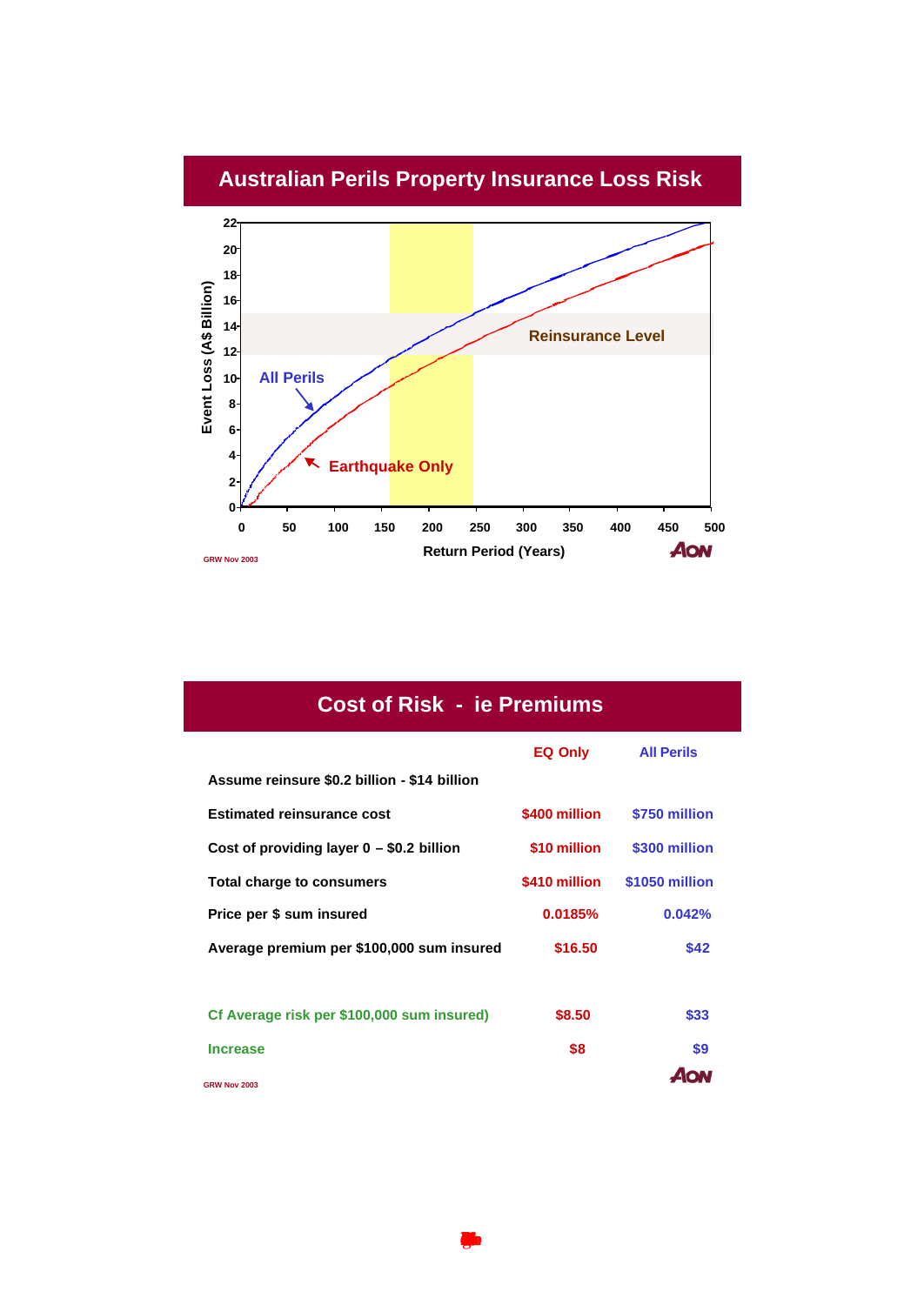# Forms of -Reinsurance

**GRW Nov 2003**

AON



# **Insurance Company's Distribution of Risks**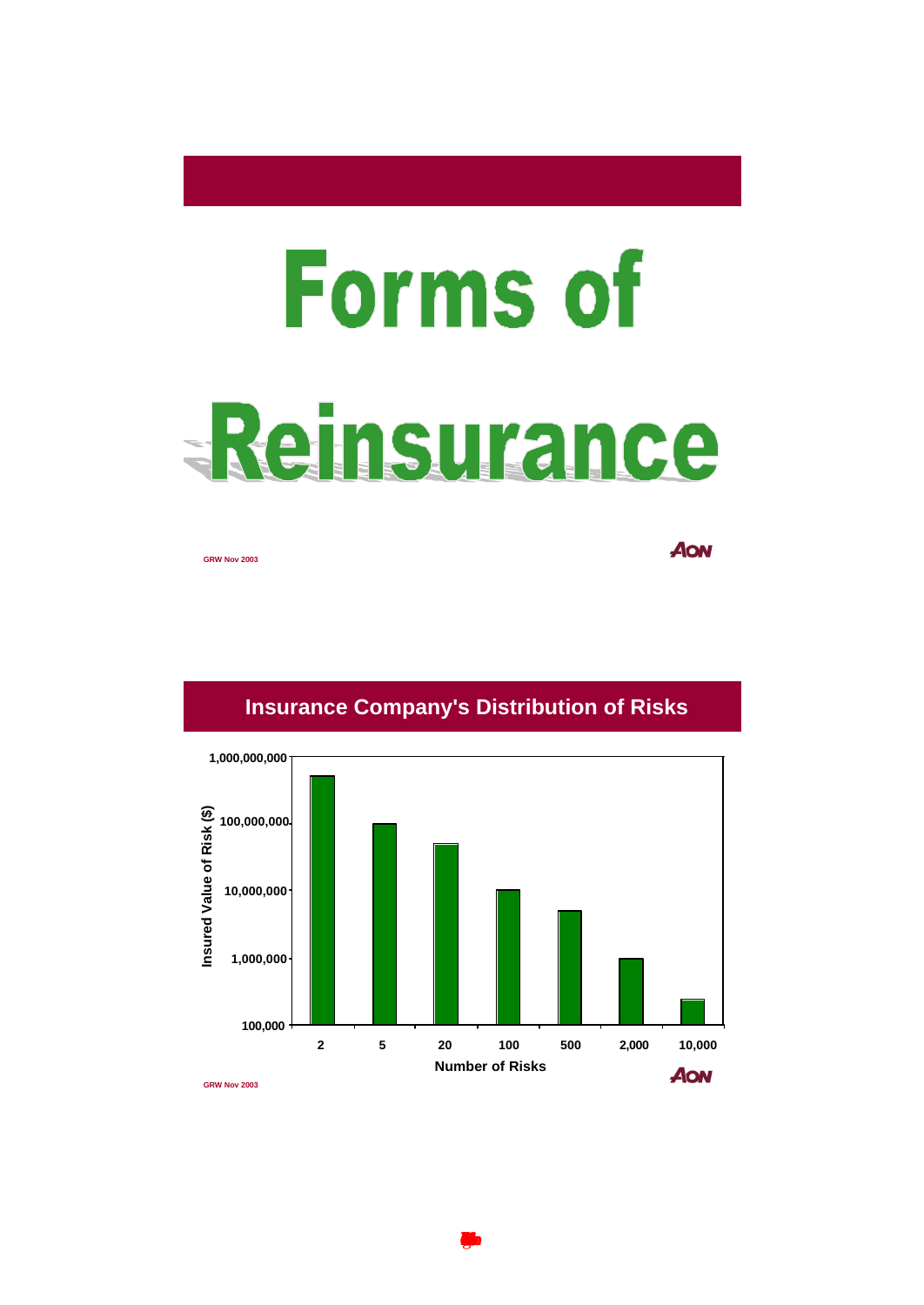

# **Facultative Reinsurance**

# **Surplus Reinsurance**

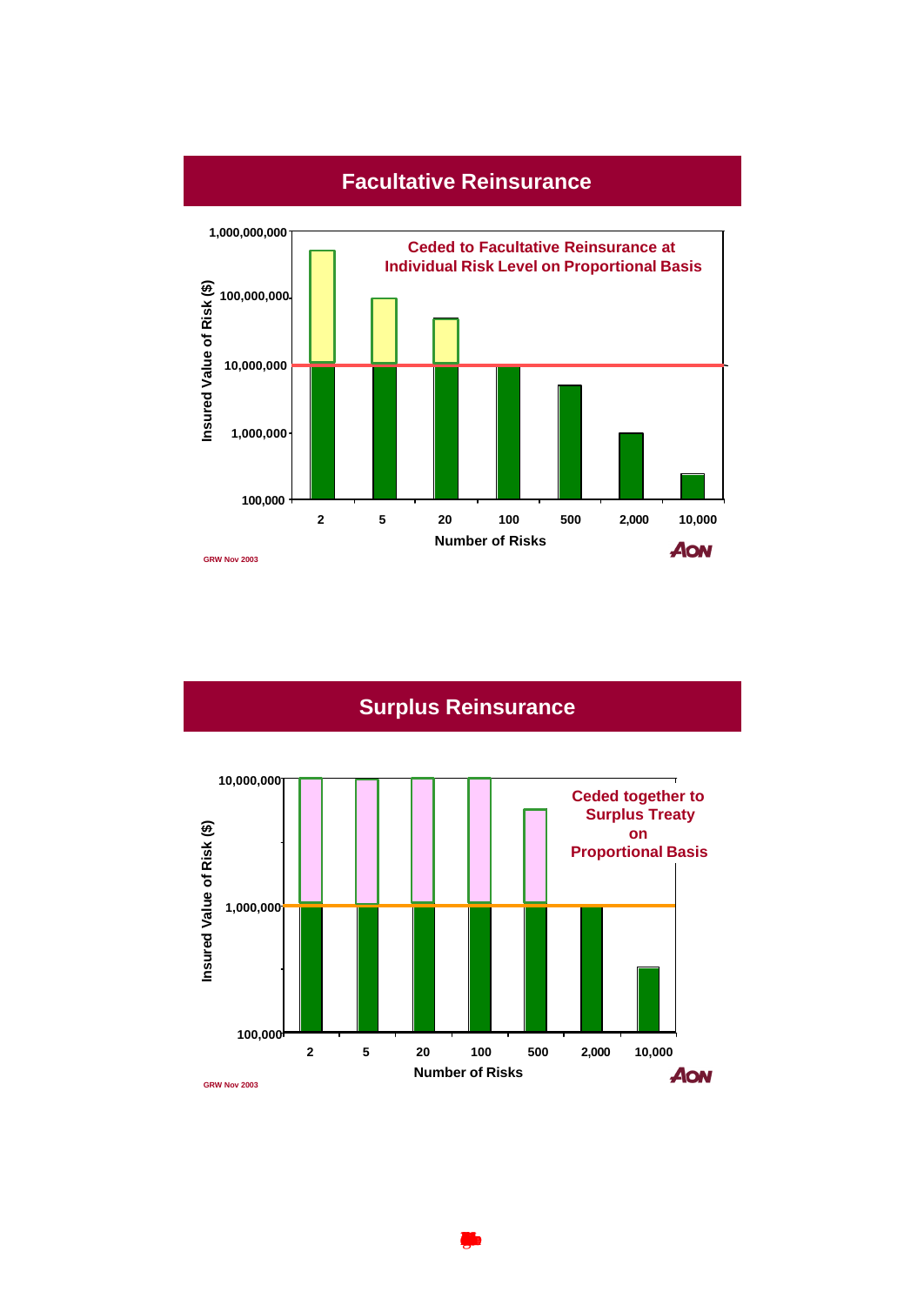

# **Cat XL Treaty Reinsurance**

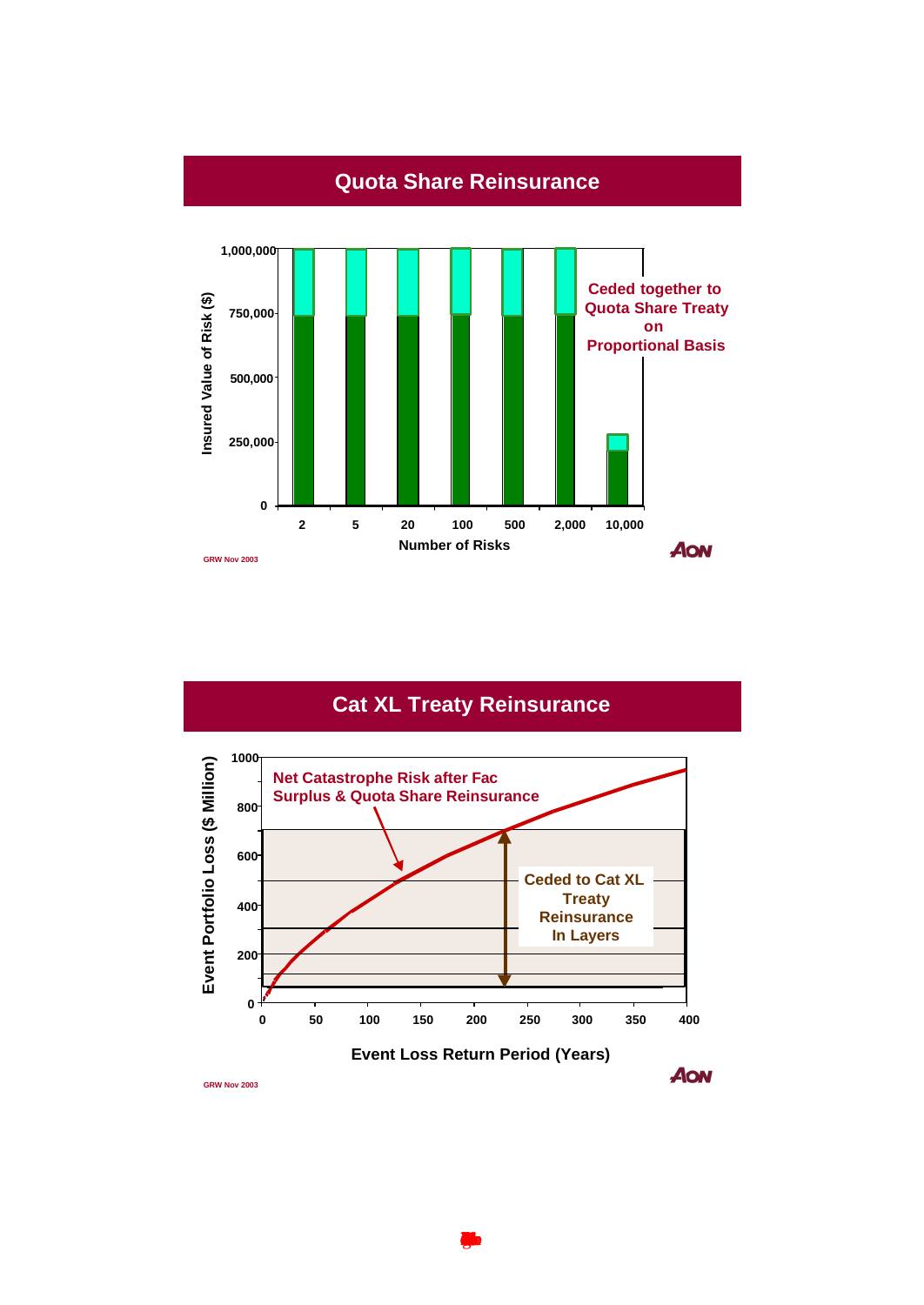#### **Consequence**

**Most of the Catastrophe Risk is Transferred to the Reinsurance Market**

**Reinsurers Mix it with Catastrophe Risks from Rest of the World (ie Spread the Risk)**

**Reason To Reduce Coefficient of Variation of Risk (or Volatility) AON** 

**GRW Nov 2003**

Pricing Fheory

**GRW Nov 2003**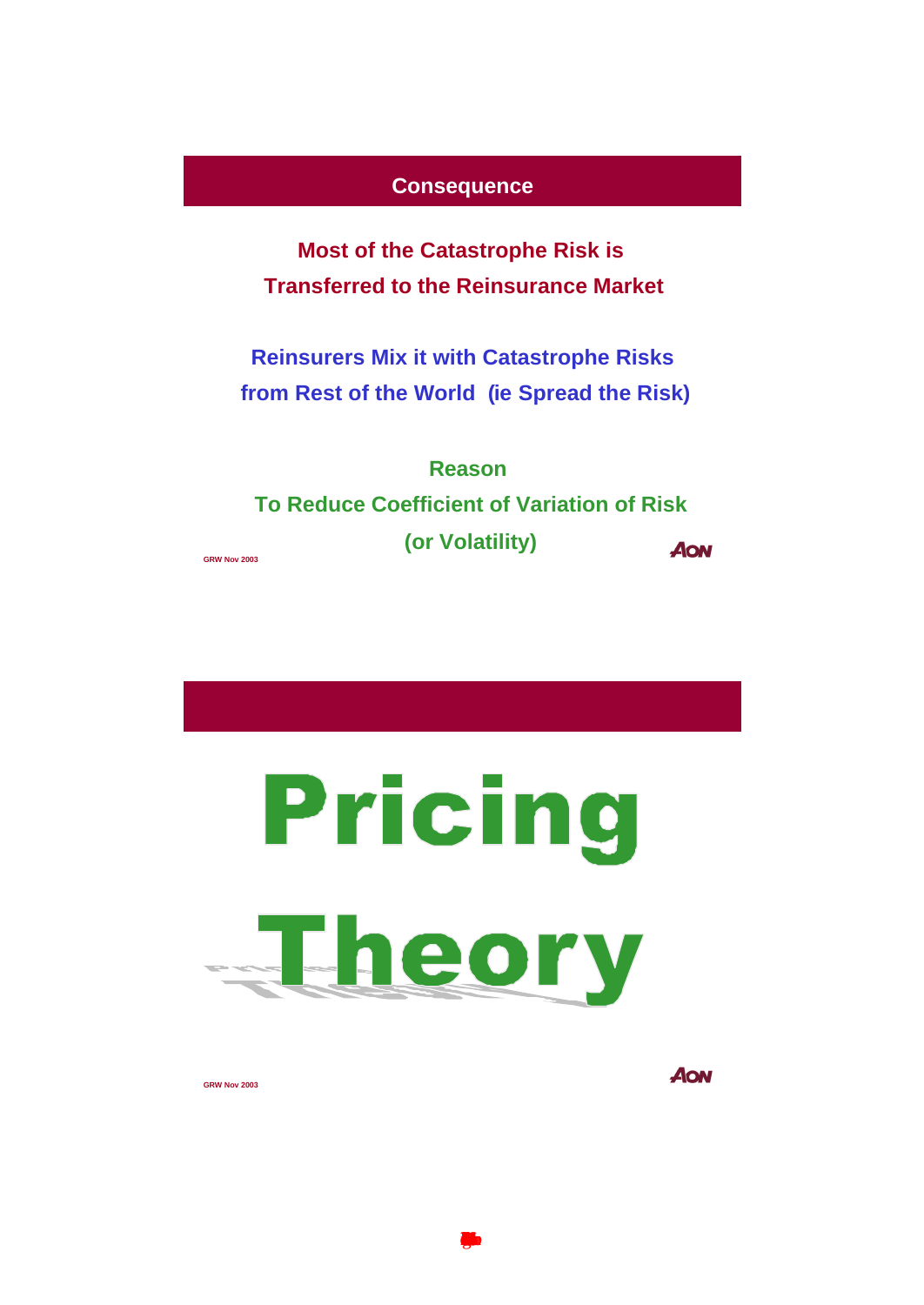

# **Australian Perils Property Insurance Loss Risk**

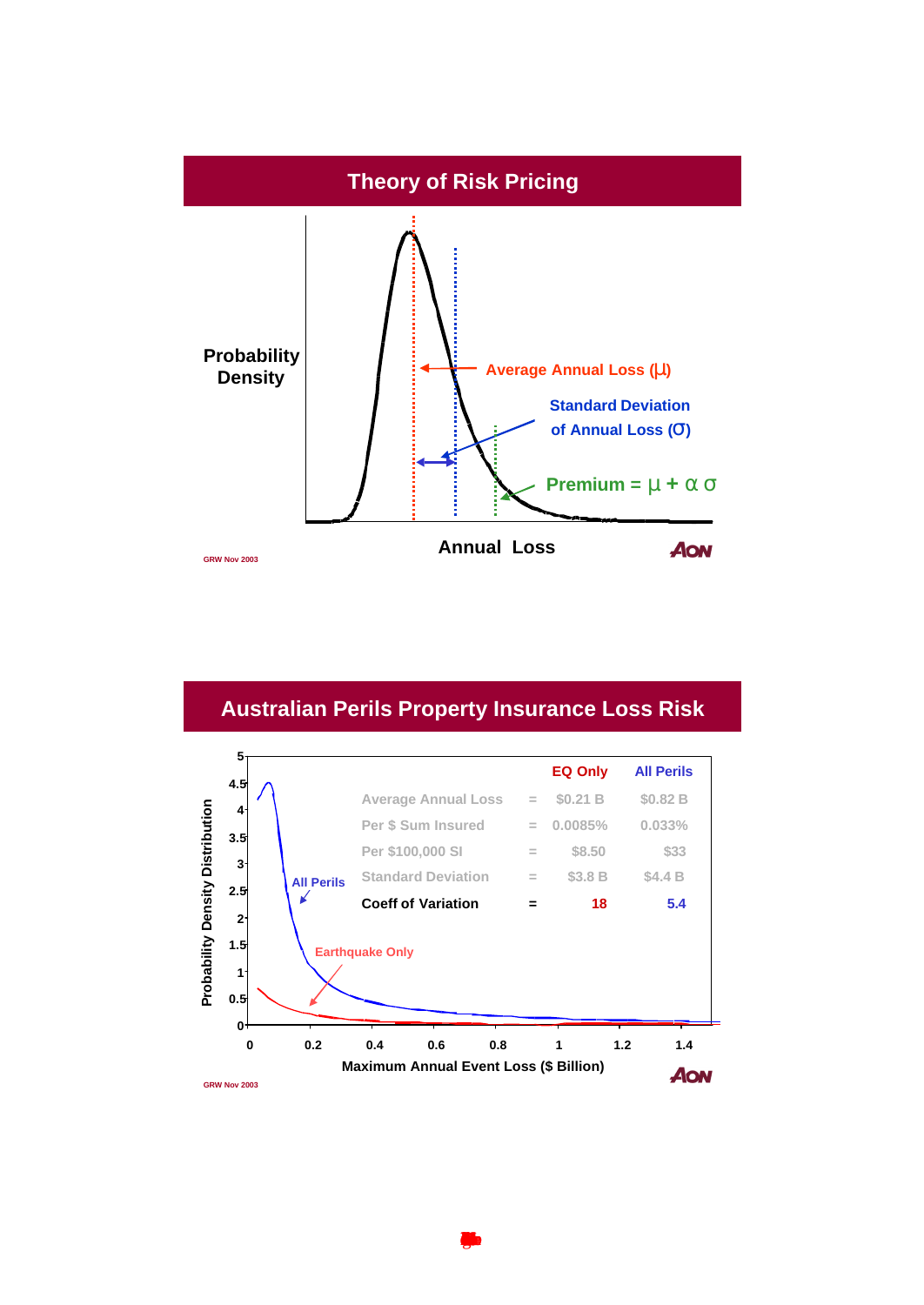#### **Annual Aggregate World Natural Catastrophe Insurance Loss Events >USD 0.2 Billion & < USD 10 Billion (Australian Range)**



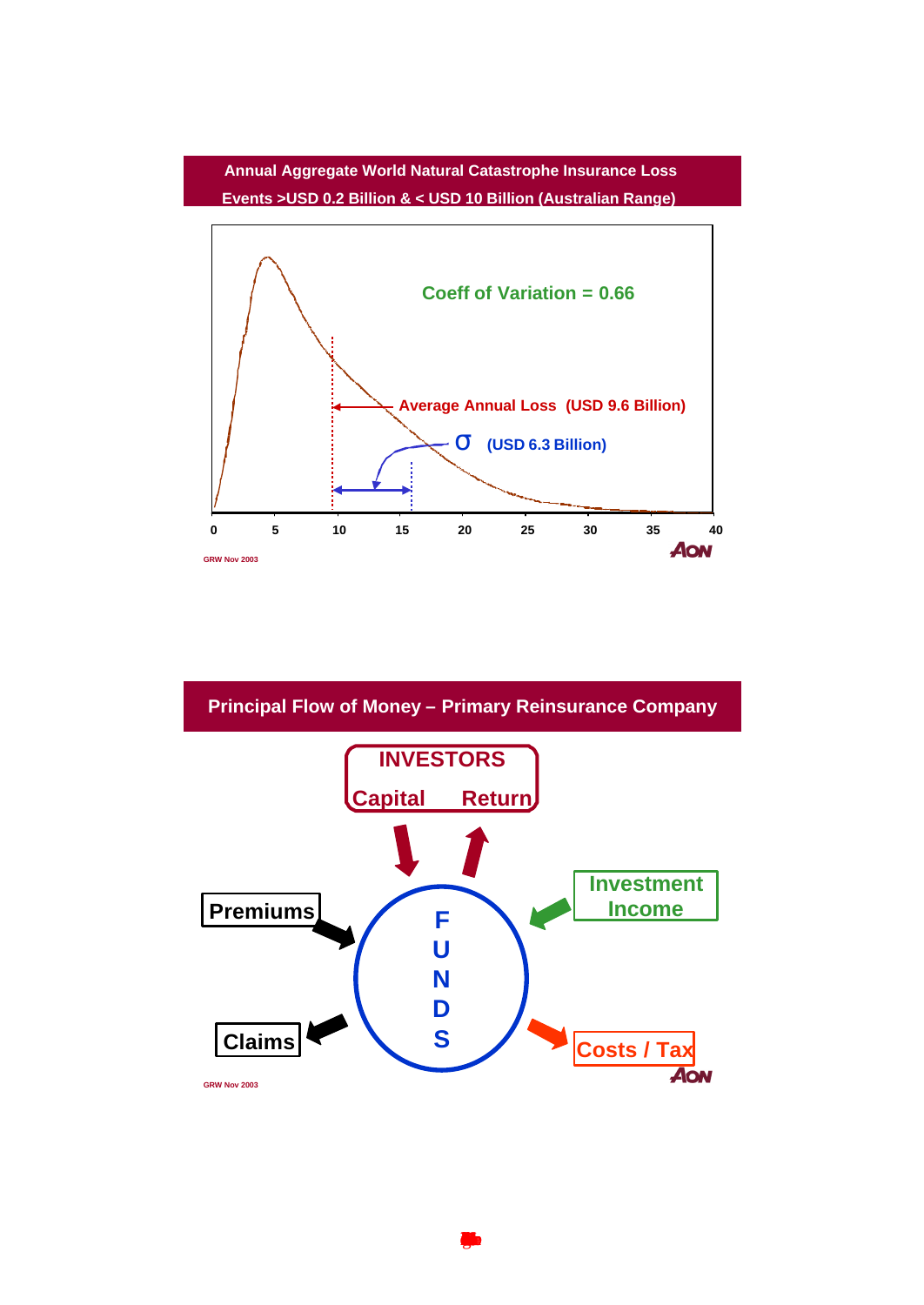

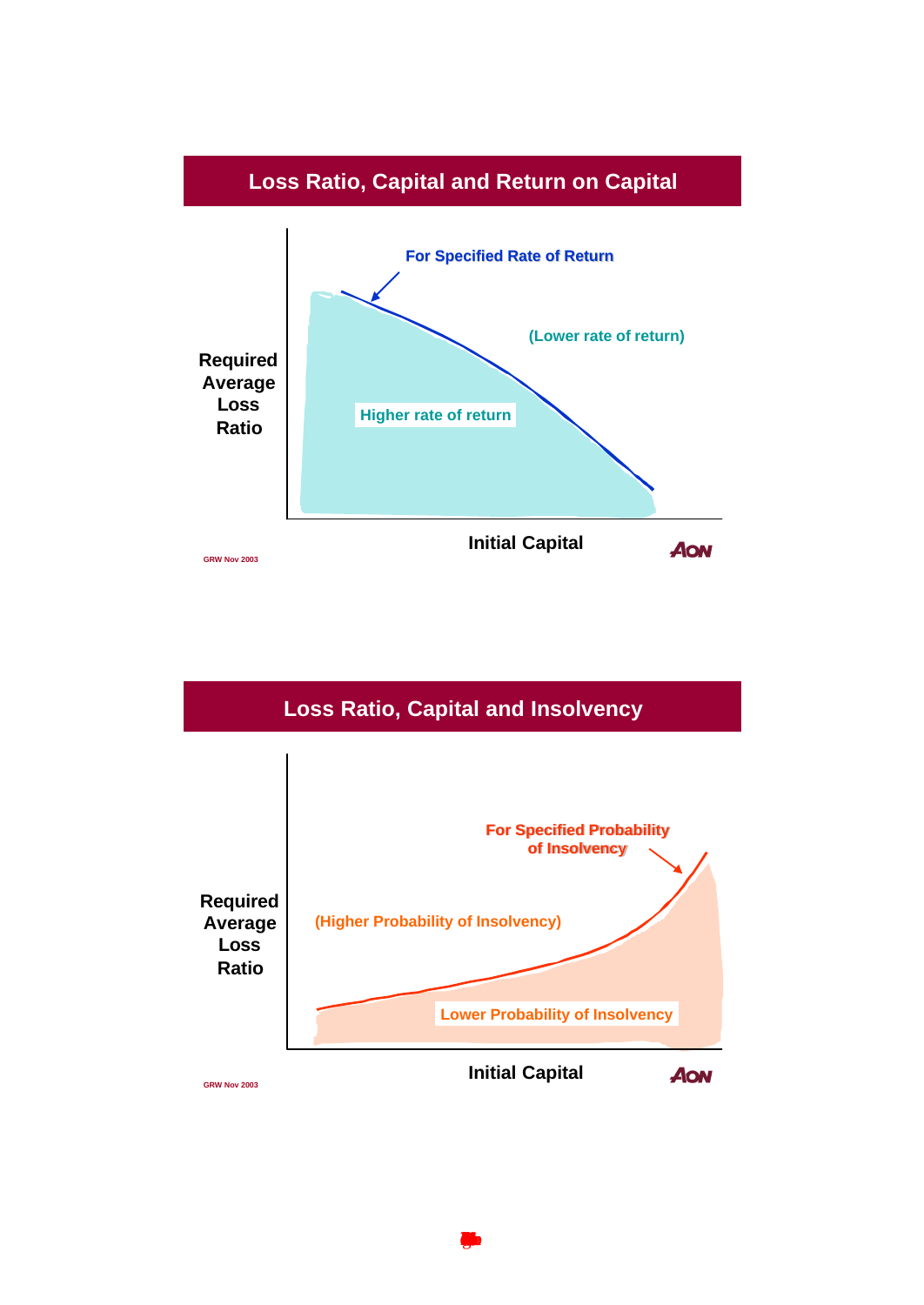# **Optimisation of Premium and Capital Requirements**



# **Simple Example**

#### **Assume**

| Required average annual return on capital   | 15%  |  |
|---------------------------------------------|------|--|
| Maximum risk of insolvency in next 10 years | 0.4% |  |
| Average annual growth in insured values     | 4%   |  |
| Average return on invested funds            | 5%   |  |
| Expenses including tax / premium income     | 30%  |  |

**Optimum solution for reinsurer with average worldwide spread of Australian range of loss**

| <b>Premium income</b>  | $= 1.75$ x Average Annual Loss |
|------------------------|--------------------------------|
| <b>Initial Capital</b> | $= 1.5$ x Average Annual Loss  |
|                        | AON                            |

 $\blacksquare$ 

**GRW Nov 2003**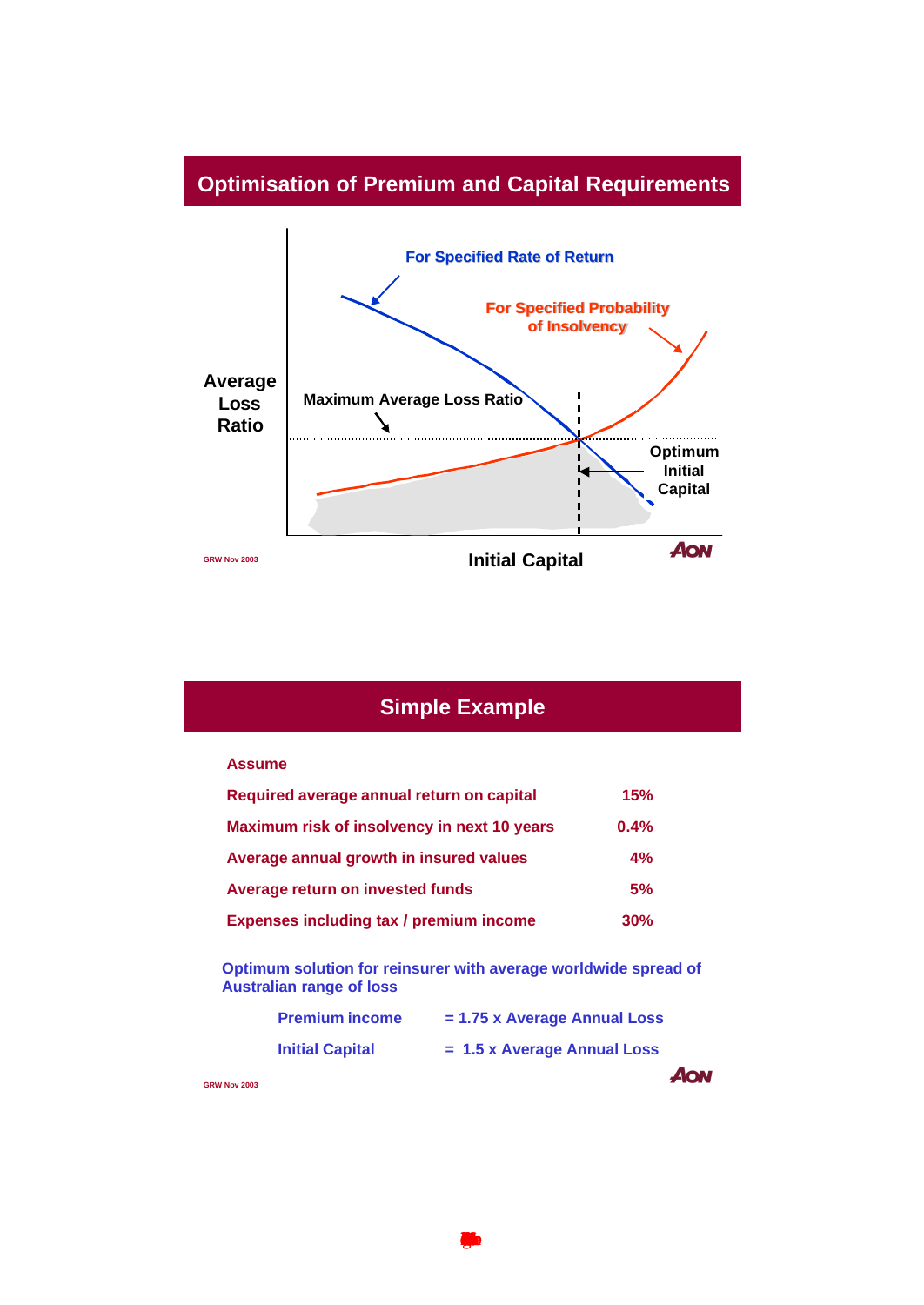#### **Australian Reinsurance Premium**

**Australia Average Annual Loss**

**World Average Annual Loss**

**Required Premium from Australia** 

**= 0.03 x 9.6 x 1.75 = USD 0.5 Billion = AUD 0.75 Billion = AUD 0.45 + 0.30 Billion**  $=$  **m**(Aus) + 0.2 **s**(Aus) AON

**= 3 %**

**GRW Nov 2003**

**Comparison of Actual & Estimated Australian Reinsurance Prices**

**Estimated RoL = Average ALEL + 0.2 x Standard Deviation of ALEL ALEL = Annual Layer Event Loss**

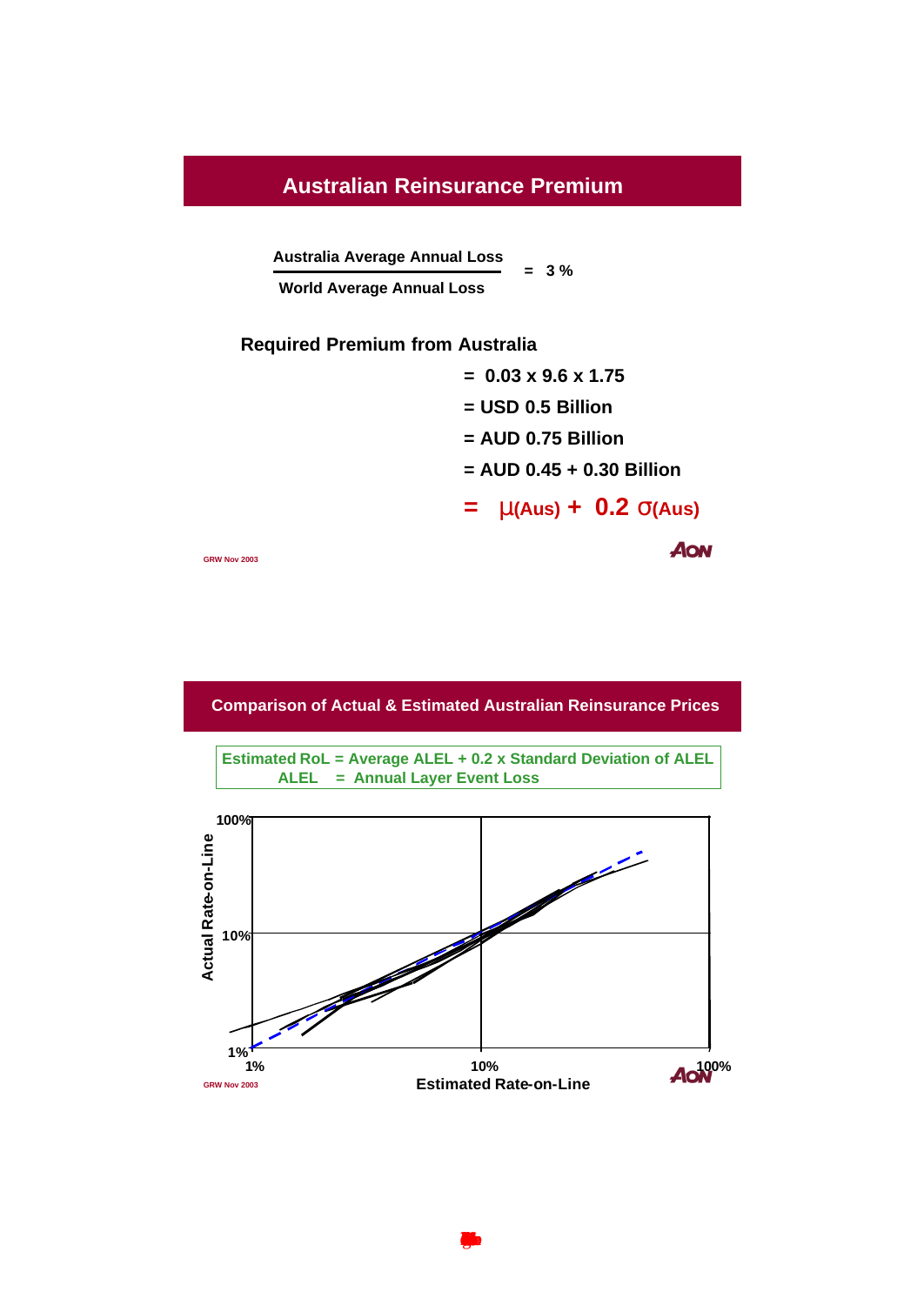

**GRW Nov 2003**

AON



#### **Differences obtained in using 2 Australian commercial earthquake loss models**

Note: These are worst case examples – depends on portfolios and sophistication of data

**GRW Nov 2003**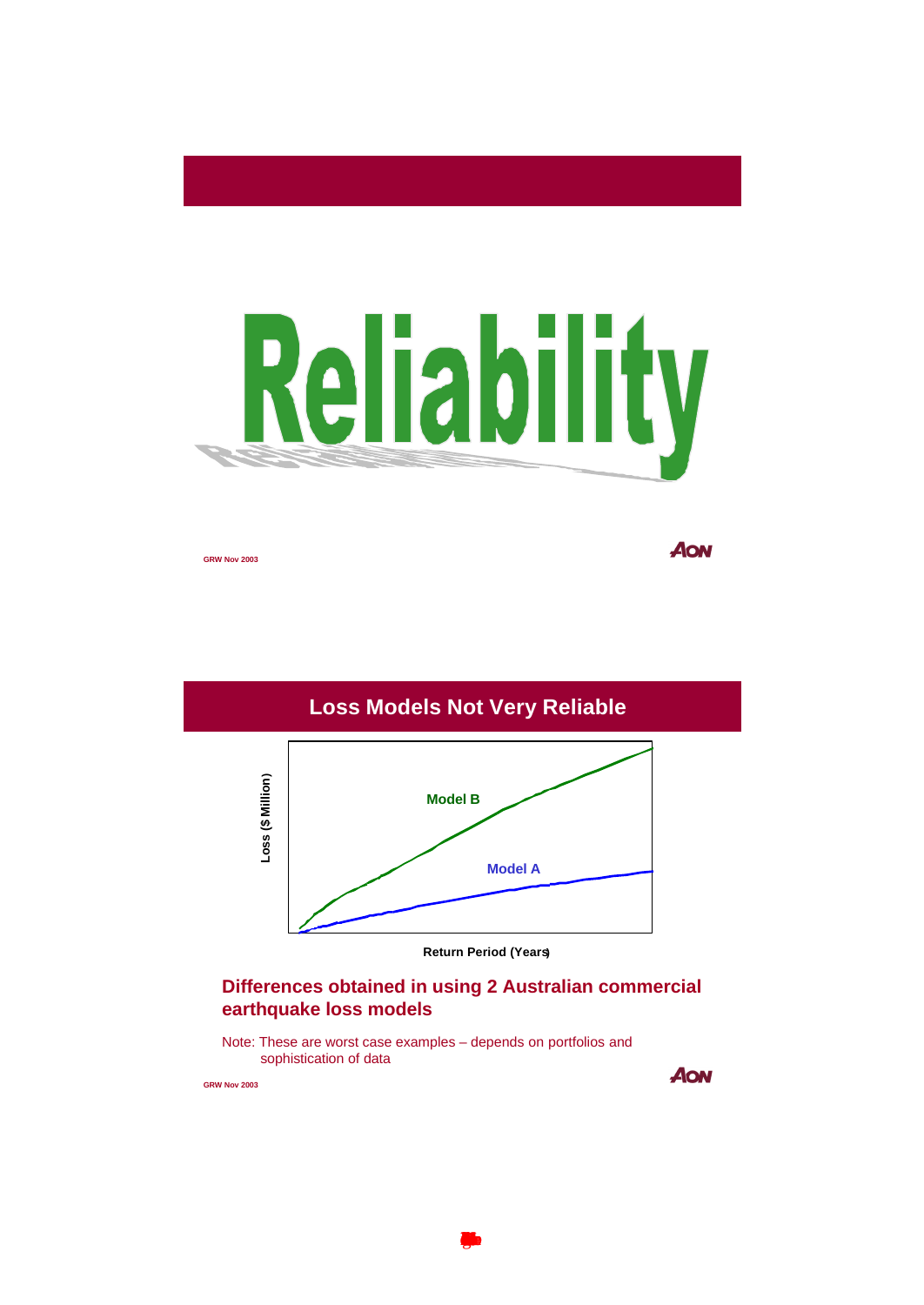# **Underlying Issue**

# **Cost of Developing & Maintaining Models**

**Need large amount of local knowledge**

**Not commercially viable for many countries**

# **Suggested Solution**

**National collaborative research program to develop national consensus models for vulnerability and hazard risk which would be freely available to all catastrophe loss models**

**GRW Nov 2003**

**AON** 

**Beneficiaries**

**Emergency Management**

**Insurance Industry**

**Building Code Regulators**

**Government Economic Planners**

 $\blacksquare$ 

**GRW Nov 2003**